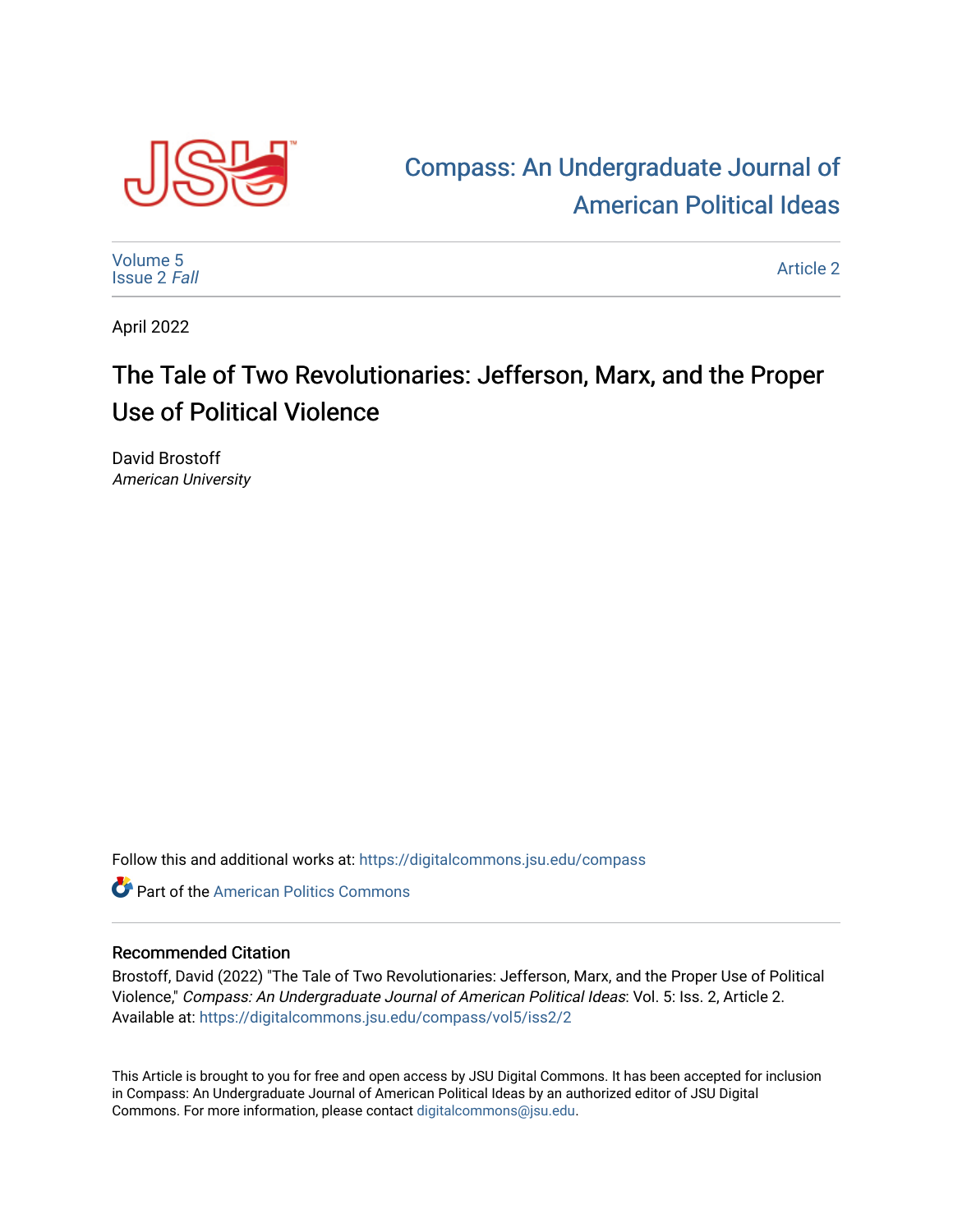Title: The Tale of Two Revolutionaries: Jefferson, Marx, and the Proper Use of Political Violence

Author: David Brostoff

University: American University

Biography: David Brostoff is a first-year scholar at American University in Washington, DC. He is currently majoring in international relations, minoring in philosophy, and earning a certificate in political theory. After graduating from American University, David intends to pursue law school.

Abstract: While Americans generally condemn the use of political violence, the topic has been put into the spotlight in recent years. What can Thomas Jefferson and Karl Marx's juxtaposing ideas teach us about the proper use of political violence?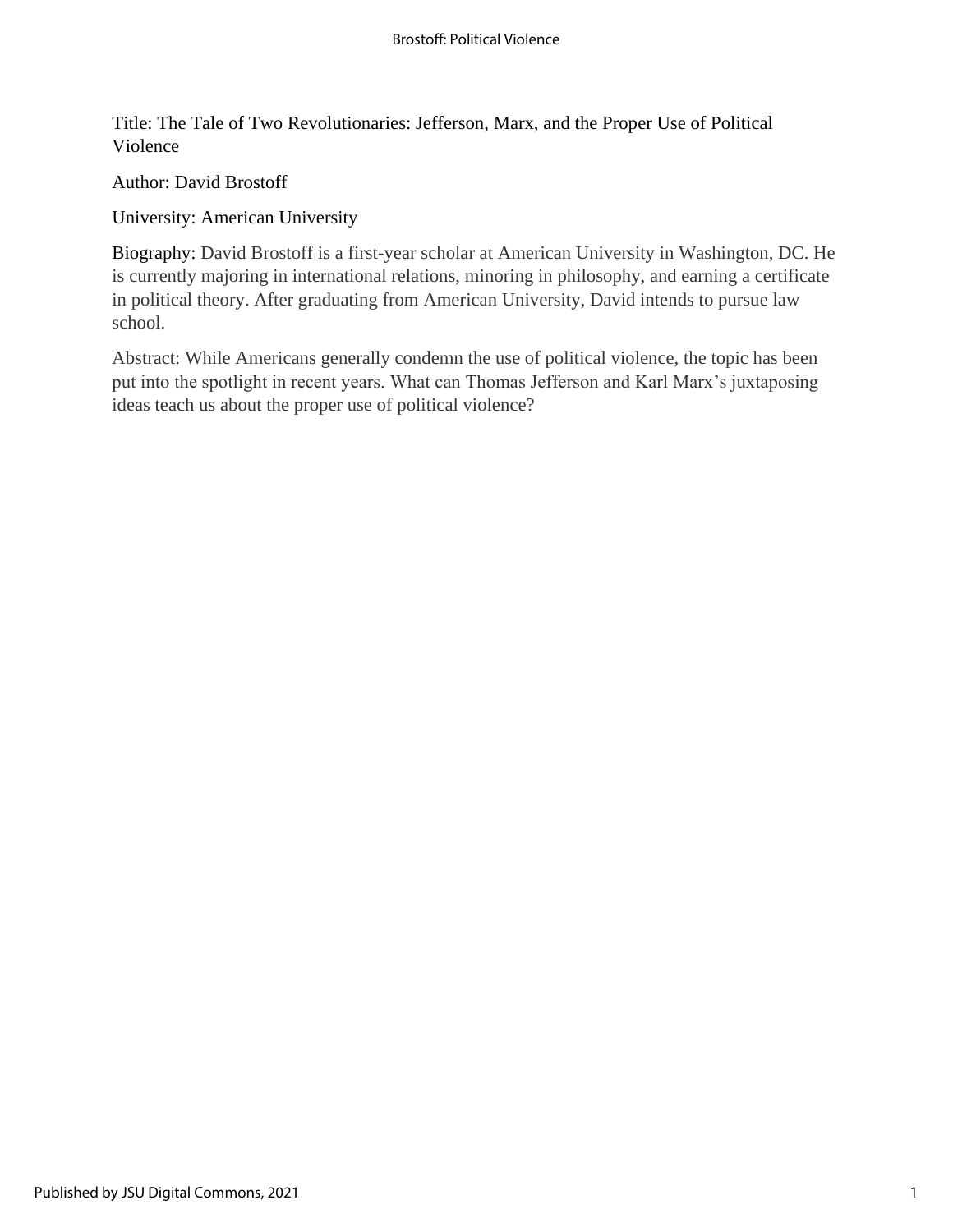The very foundation of the United States is rooted in political violence. Beginning in 1776, American colonists took up arms against the British government and proclaimed the birth of a new nation. Today we venerate the American Revolution and label the rebels—such as Thomas Jefferson—as patriotic heroes. Political violence is therefore embedded in our nation's history; nevertheless, Americans generally hold a definitive position against the use of violence in politics; they tend to believe that change must be pursued through non-violent means. Eschewing violence, Americans have peacefully protested, they have lobbied for legislation, and they have engaged in civil discourse to bring reform. Perhaps the common opinion is correct; but perhaps, as the American Revolution seems to indicate, violence sometimes *is* the answer.

Debates over the proper use of political violence have existed long before our time, and Jefferson's views have been opposed by many other thinkers. In the introduction to his 1843 essay entitled "Contribution to the Critique of Hegel's *Philosophy of Right*,"Karl Marx laid out an alternative vision of legitimate political violence. Arguing that wealthy classes oppressed the lower classes, Marx called for a violent revolution to overthrow the capitalist system. Today, Marx remains a polarizing figure in the United States. For many Americans, his very name evokes profoundly negative emotions; they consider his ideas violent and extreme. Yet one must question why we venerate Jefferson and the Founders' violent deeds while simultaneously rejecting Marx's bloody call to action. What might juxtaposing the ideas of Jefferson and Marx teach us about the proper use of political violence?

Writing one of the most famous documents in American history, Thomas Jefferson revealed his truest thoughts on political violence. To cultivate a foundation for his argument, in the second paragraph of the Declaration, he penned:

We hold these truths to be self-evident, that all men are created equal, that they are endowed by their Creator with certain unalienable Rights, that among these are Life, Liberty and the pursuit of Happiness.—That to secure these rights, Governments are instituted among Men, deriving their just powers from the consent of the governed (Jefferson 1776, 239).

Beginning with this assertion, Jefferson introduced the concept of the social contract. Individuals, he claimed, are born with God-given rights—namely "Life, Liberty and the pursuit of Happiness." Although all men may be born with them, Jefferson recognized that these rights were still vulnerable. So, in order to preserve them, men formed governments. Therefore, a government's sole purpose is to protect individuals' natural rights by enacting and enforcing laws that safeguard them.

However, one must question what should be done if a government fails to adequately protect individuals' natural rights or tyrannically infringes on them. Jefferson responded in the Declaration of Independence by introducing his belief in a right to revolution:

That whenever any Form of Government becomes destructive of these ends, it is the Right of the People to alter or to abolish it, and to institute new government, laying its foundation on such principles and organizing its powers in such form, as to them shall seem most likely to effect their Safety and Happiness (ibid.).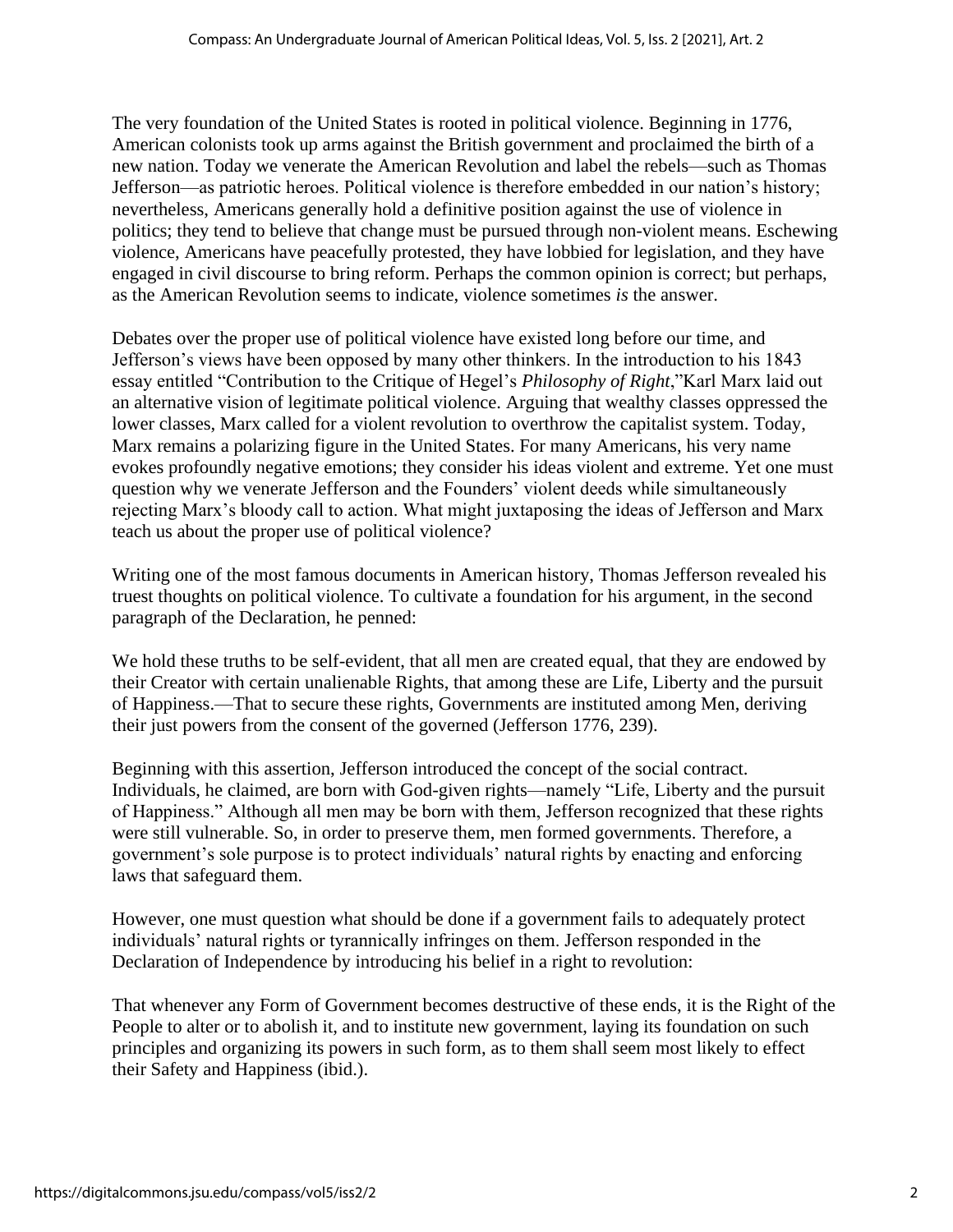If men construct a government to preserve their natural rights, but that government then fails to adequately protect them, the people have the right to abolish and replace the government. To effectively revolt against a government, however, the people may need to employ political violence, as happened during the American Revolution. Believing that the British government violated their natural rights, American colonists took up arms and launched a bloody revolution to depose British tyranny. Thus, through the Declaration of Independence, Jefferson legitimized revolutionary warfare—he legitimized political violence—in situations in which governments fail to protect individuals' rights.

However, it is essential to note that Jefferson's justification for political violence has one glaring flaw, and that is "the pursuit of Happiness." The term is ambiguous and vague, making it hard to discern whether or not violence is legitimate. Many governments have enacted laws that ban the use of drugs, cutting off a substance user from their potential pursuit of happiness; governments try to prevent underage drinking, obstructing a young adult's potential pursuit of happiness; and during pandemics, governments have prevented individuals from attending large gatherings, blocking a partier's potential pursuit of happiness. Could someone use Jefferson's argument to claim that these laws are reason enough to revolt? Individuals are often unhappy with their governments, but is that a legitimate reason to launch a bloody revolution? Ultimately, people are not likely to revolt against their governments unless the offense is severe enough. Launching a revolution creates instability and requires a tremendous amount of dedication. Moreover, it requires the acknowledgment that one can die for their cause. No rational citizen would risk their own life over a trivial benefit, revealing that "the pursuit of Happiness" would not likely present too grand of a problem.

Now we must turn our attention towards Karl Marx and his interpretation of political violence. Writing during the industrial revolution, Marx recognized capitalism's deleterious effects on society as a whole. Capitalism, he argued, forced individuals into a rigid class system that allowed owners of capital to increase their wealth while the working class was actively oppressed and robbed of their identity. On the basis of this critique of the current economic system, he advocated for revolution. Whereas Jefferson's conception of revolution simply sought to replace those in power, Marx called for a complete transformation of society:

But war upon the state of affairs in Germany! By all means! This state of affairs is *beneath the level of history, beneath all criticism;* nevertheless, it remains an object of criticism just as the criminal who is beneath humanity remains an object of the *executioner*. In its struggle against this state of affairs criticism is not a passion of the head, but the head of passion. It is not a lancet but a weapon. Its object is an *enemy* which it aims not to refute but to destroy (Marx 1844, 55).

Marx recognized that Germany was in shambles: its economic structure was failing the German people, so a revolution was needed. In this situation, Jefferson would have demanded a personnel change; he would have called for a revolution to topple the existing government and replace it with new leaders. Marx, however, saw a philosophical problem rather than a leadership problem. Criticism alone, he proclaimed, would not alleviate the problem. Instead, he declared that the current governing philosophy was an "enemy" that needed to be violently "destroyed."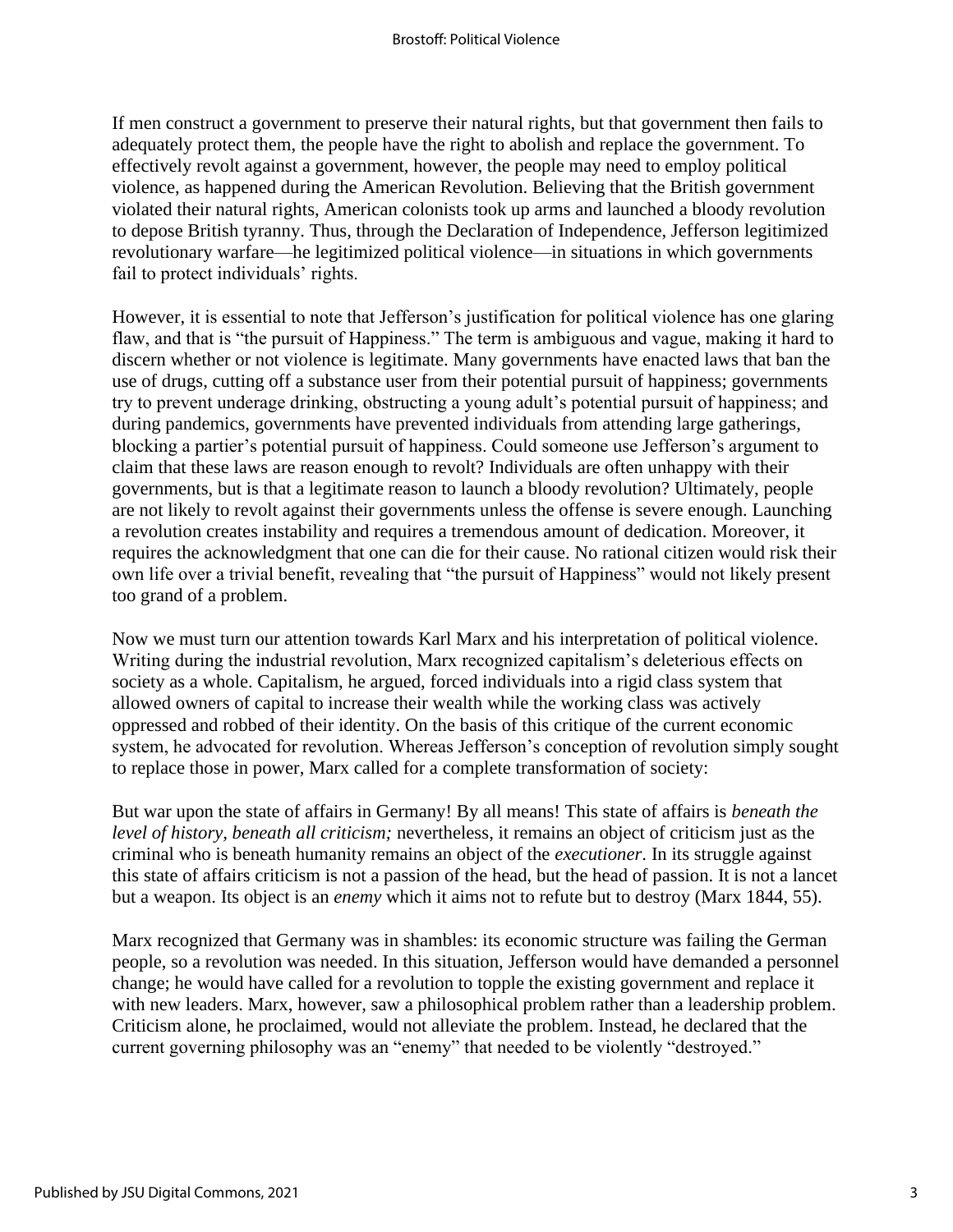The capitalist economic system, however, was widely accepted across European societies. In fact, Marx notes, the public was so deeply indoctrinated into venerating the capitalist system that even the exploited workers came to believe that their oppression was legitimate: "they [were] forced to recognize and acknowledge this fact of being dominated, governed and possessed, as a concession from heaven" (ibid., 56). A revolutionary, then, must wonder how an economic system can be overthrown if it is so internalized in the public consciousness.

Marx responded to this predicament by arguing that to depose the capitalist order, revolutionaries need to eradicate its supporters—they need to kill those who have been indoctrinated. He did not care who was killed because "in such a fight it is of no interest to know whether the adversary is of the same rank, is noble or *interesting*—all that matters is to *strike* him" (ibid.). To Marx, one's class was irrelevant in this regard; whether an individual was a member of the *bourgeoisie* or the *proletariat,* they were a threat to the revolution so long as they harbored capitalist sentiments. He saw capitalist indoctrination as akin to cancer: for society to become truly free and equal, the cancerous cells must be removed, the indoctrinated people, purged.

Despite Marx's reasoning, his argument is inherently flawed. The poverty of Marx's philosophy is two-fold: on a practical level, it requires the perpetual use of violence, and on a moral level, it treats human life as expendable. Beginning with the first claim, Marx's justification for political violence would require endless violence. To restate his argument, revolutionaries must use violence towards anyone—regardless of their class—who harbors capitalist sentiments; no society can be truly free and equal until dissenting opinions are eliminated. However, no population in human history has ever succeeded in reaching homogeneity of thought. In republics and totalitarian regimes alike, diversity of opinion has existed. In the United States, Americans have fundamentally disagreed on a wide range of issues, ranging from economic policies to abortion rights. Even in the communist Soviet Union—a state that attempted to enforce unitary opinion—dissenting beliefs persisted: many Soviet citizens believed in the capitalist system. In any society, dissenting opinions will always exist. Marx's conception of the revolution, therefore, requires endless violence. In Marx's propertyless society, individuals would seek to transcend the barriers put into place because human nature is inherently selfinterested and will always have men searching for ways to accumulate more wealth and possess more property. Even in a classless society, dissidents would still exist. To preserve the integrity of the revolution, therefore, the violence *must* continue. Unending violence would, ultimately, damage a society's ability to maintain internal stability. Thus, at a practical level, Marx's justification for political violence is flawed, for it would require the perpetual use of force.

Yet Marx's ideas were not only erroneous practically but also morally. Jefferson advocated for the use of revolutionary violence towards an oppressive government. If a government is destructive of natural rights, the people have the right to take up arms. Marx, however, did not make the same connection. Instead, he held that political violence was required to overthrow the capitalist system. Although oppressive political elites determine society's economic structure, Marx did not limit the scope of violence only towards them. Instead, he held that "the nation must be taught to be terrified of itself, in order to give it *courage"* (ibid.). Ultimately, Marx believed that the purpose of violence was to terrify an entire population in order to stimulate social transformation. At heart, Marx thought that if violence was targeted at the population at large, the people may—out of fear—reject the current philosophical assumptions (capitalism)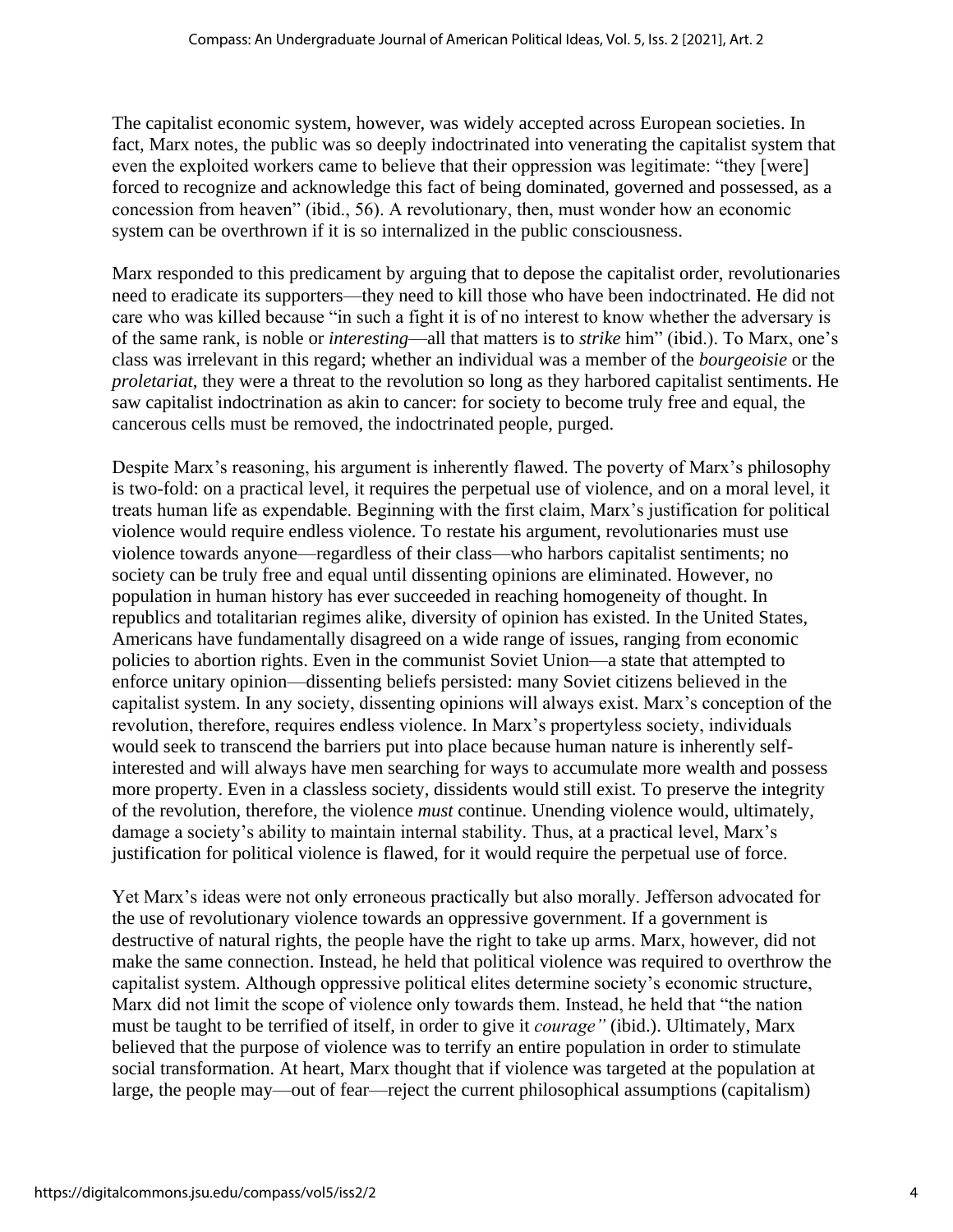and adopt a new system (communism). In his willingness to sacrifice innocent lives, Marx revealed his moral corruption at the level of his most deeply held convictions about humanity: human life has no inherent worth and is, therefore, expendable for political change. Unlike Jefferson, Marx did not see life as a natural right. Instead, Marx saw the world as *his* chess game, and all of humankind was *his* pawns; they were pieces that he could sacrifice for a desired political outcome. Marx's willingness to sacrifice *innocent* human life for political gain, therefore, demonstrates the moral failure of his justification for political violence.

Thus far, we have examined both Jefferson's and Marx's conception of proper political violence. Beginning with Jefferson, we observed his declaration that if a government infringed on its citizens' natural rights, the people had a right to a revolution. Ultimately, Jefferson believed that all violence should be directed at the government, with the intent of establishing new leadership. Marx, however, believed that changing the political leader would not fix the underlying social problems. Instead, he advocated for the use of violence to cultivate a foundation for transformational change within society. I questioned Marx's conception of political violence on the basis of its practical and moral flaws, but I have yet to answer my initial question: what can Jefferson and Marx's juxtaposing ideas teach us about the proper use of political violence?

Marx was partially correct at a foundational level: *real* change does not result solely from a change of personnel but also from philosophical changes. Jefferson's interpretation can be used to supplement Marx's deficiencies. To begin, a revolution should not occur unless the *status quo* is destructive of life, liberty, or the pursuit of happiness. But once that burden has been met, there is justification for political violence. Just as Jefferson argued, the revolution should be aimed at the oppressor—it should be aimed at the government rather than the population. Marx failed to understand the power of individual leaders: philosophical change within society *can*, in fact, occur alongside a personnel change. In deposing British authority and electing George Washington as President, the Americans succeeded in transforming their society from the colonial appendage of a monarchy to an enlightened republic. To this end, the proper use of political violence uses Jefferson's criteria to cultivate philosophical change.

While America's foundation is rooted in violence, it has managed nearly two and a half centuries with the Civil War being the only violent revolution after its initial establishment. Rather than having the looming threat of political violence, most of our revolutions have been peaceful: they occur at the ballot box and culminate in stable transitions of power. Perhaps violence may sometimes work—but it is better to preserve our stable and peaceful system.

## References

Jefferson, Thomas. 1776. "The Declaration of Independence." In *The Life and*

*Selected Writings of Thomas Jefferson*, eds. Adrienne Koch and William Peden. New York, NY:

Modern Library, 2004.

Marx, Karl. 1844. "Contribution to the Critique of Hegel's *Philosophy of Right*: